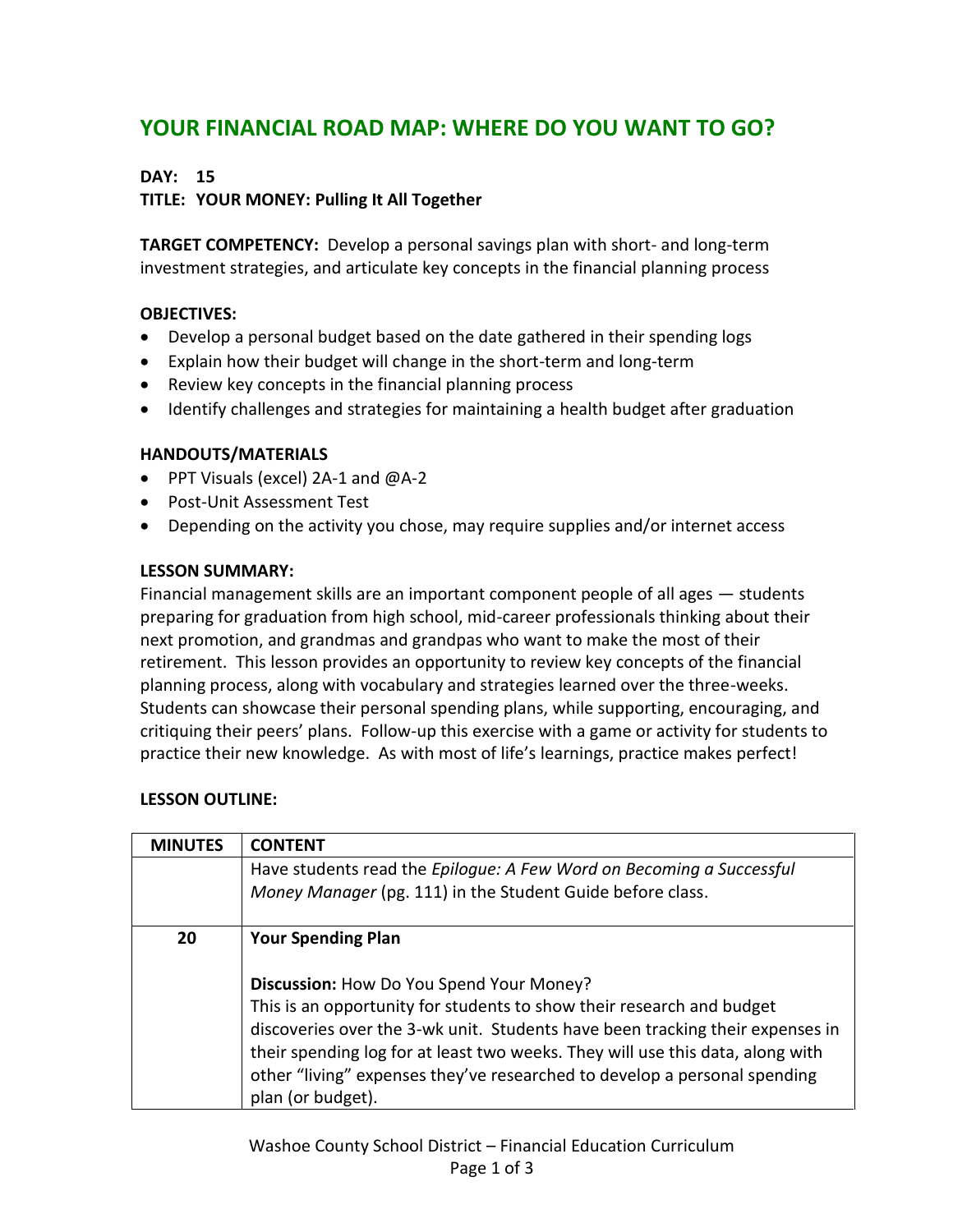|                                                       | Use the Excel visuals from NEFE Unit 2 to plug in students' personal pie charts:<br>How Do You Spending Your Money and Sample Household Budget. (You may<br>not have time for every student).<br>Ask your newly appoint "Successful Money Managers" to critique each other's<br>budgets. Look for possible spending leaks, P.Y.F., emergency savings<br>accounts, balanced budgets, etc. This is a time to reflect on the lessons from<br>the unit and ask students to share questions or reflections                                                                                                                                                                                                                                                                                                                                                                                                                                                                                                                                                                                                         |
|-------------------------------------------------------|---------------------------------------------------------------------------------------------------------------------------------------------------------------------------------------------------------------------------------------------------------------------------------------------------------------------------------------------------------------------------------------------------------------------------------------------------------------------------------------------------------------------------------------------------------------------------------------------------------------------------------------------------------------------------------------------------------------------------------------------------------------------------------------------------------------------------------------------------------------------------------------------------------------------------------------------------------------------------------------------------------------------------------------------------------------------------------------------------------------|
| 25                                                    | <b>Practice, Practice, Practice</b>                                                                                                                                                                                                                                                                                                                                                                                                                                                                                                                                                                                                                                                                                                                                                                                                                                                                                                                                                                                                                                                                           |
|                                                       | Remember: Your new knowledge about personal finance, coupled with access<br>to banks and credit unions, is not enough to keep you out of debt. To achieve<br>financial success, you must operationalize (practice!) your financial knowledge<br>by using it, building both confidence and ability along the way.<br>Activity: play a budget game to reinforce the lessons and key concepts of this<br>financial education curriculum. Some options (with and w/out computers)<br>include:<br>Bean Budget (see handout)<br>Chance of Life Game:<br>$\bullet$<br>http://www.teenageparent.org/english/chances.html<br>Road Trip to Savings: How Do You Spend Your Money?<br>$\bullet$<br>http://www.practicalmoneyskills.com/games/<br>Financial Football (or Soccer):<br>$\bullet$<br>http://www.practicalmoneyskills.com/games/trainingcamp/<br>Life is about Choices and Choices Have Consequences (see handout from<br>$\bullet$<br>Unit 1). If you didn't use this activity as an introduction to the issues of<br>financial planning over a lifetime, you may want to use it as a summary<br>piece here). |
| <if th="" time<=""><th><b>Reality Check</b></th></if> | <b>Reality Check</b>                                                                                                                                                                                                                                                                                                                                                                                                                                                                                                                                                                                                                                                                                                                                                                                                                                                                                                                                                                                                                                                                                          |
| remaining>                                            | Talked a lot savings and investments - even took a Millionaire Quiz - but it's<br>easy to slip btw the cracks -- especially in an economic slowdown like the one<br>we're currently experiencing.<br>Play Spent to learn more about the struggle of poverty and homelessness<br>http://playspent.org/<br>Discuss the challenges of living on a limited budget in a bad economy.<br>What are some resources you can access if you find yourself in this                                                                                                                                                                                                                                                                                                                                                                                                                                                                                                                                                                                                                                                        |